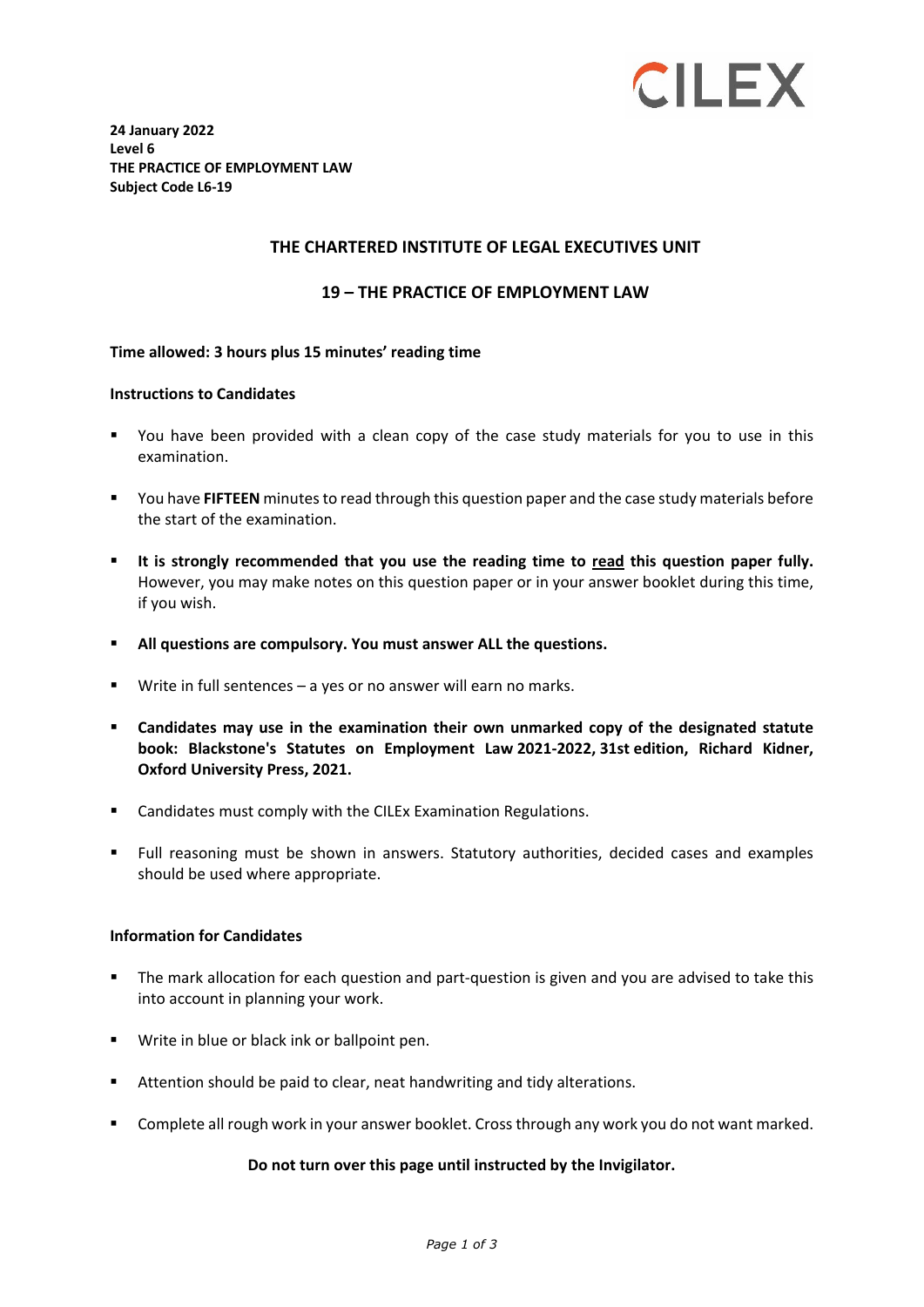# **Question 1**

Reference: Question relates to **Documents 1 and 2** of the case study materials.

Draft an email to Aisha Bennett, advising:

(a) whether Persons and Products Ltd has breached the rights of Eli Edmond and Demi Donn;

**[NOTE TO CANDIDATES: Do NOT consider remedies.]**

*(20 marks)*

(b) on the validity of Persons and Products Ltd's agreement to pay Demi Donn £10,000 to 'drop her complaint'.

*(8 marks)*

*(Total: 28 marks)*

## **Question 2**

Reference: Question relates to **Document 3** of the case study materials.

Draft an email to Leela Laghari, advising:

(a) whether her rights have been breached;

*(13 marks)*

(b) on potential remedies available to her.

*(9 marks)*

*(Total: 22 marks)*